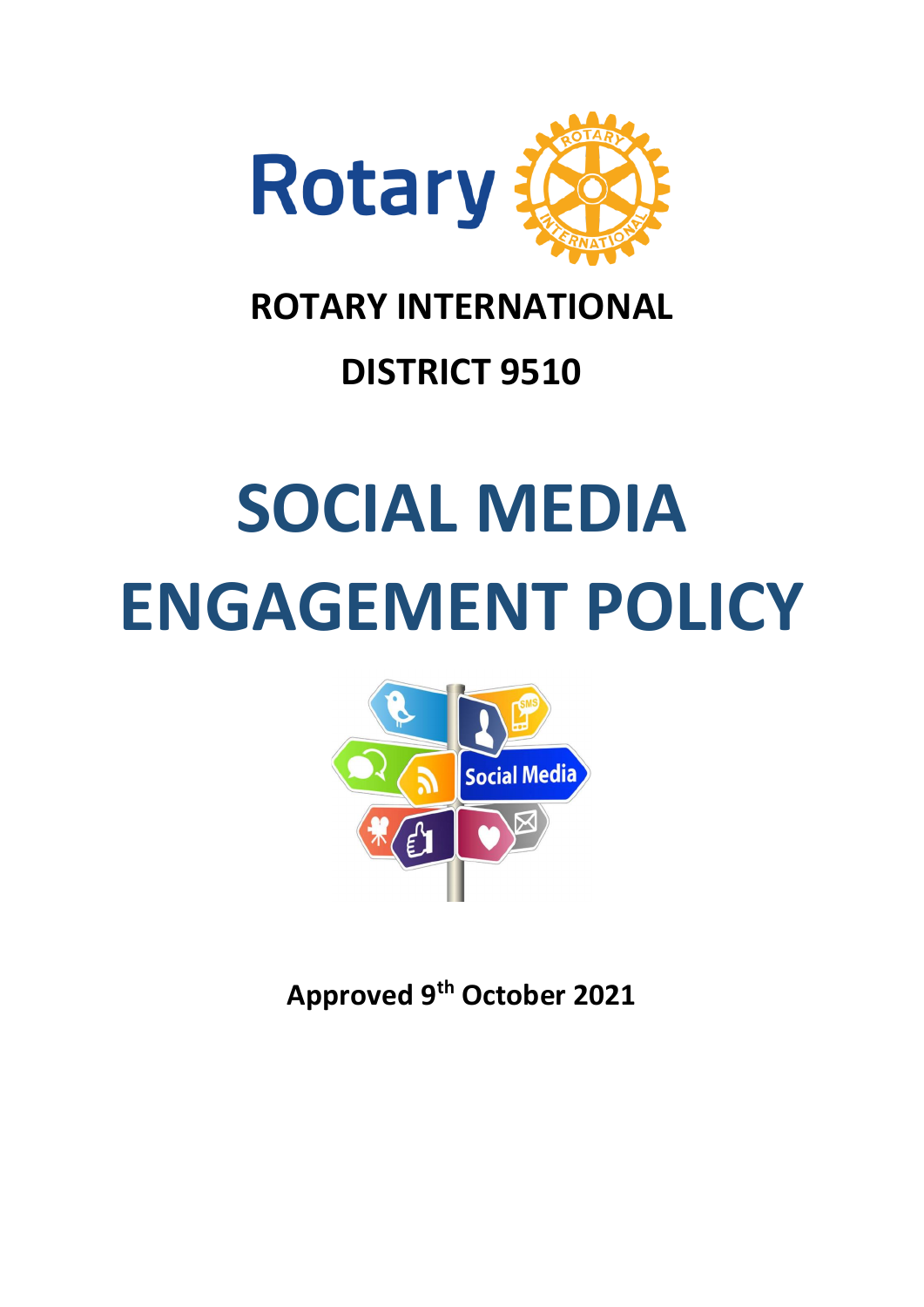## **Purpose**

Why do we have this policy?

Social media offers the opportunity for people to create, share and consume content, connecting and engaging with others around the world. The popularity of social media has grown to the point where it is often a primary source of information and interaction for a growing proportion of the world's population.

Rotary embraces social media as an important tool for Public Relations, attracting new members, connecting with like-minded people and organisations and creating new opportunities to serve. Rotary also recognises the value of social media to members on a personal level, sharing information and ideas with family, friends and communities.

With the rapid growth and impact of social media, Rotary District 9510 recognises the need to provide some guidelines to ensure that members understand the organization's expectations and standards for social media engagement, particularly when members are involved in communicating about Rotary, its services, its people, its community partners and partner organisations.

Rotary sees social media as an important tool for community engagement and creating volunteering opportunities. Rotary also encourages its members to use social media in a personal capacity to reach out and share information and views with friends and communities. Rotary recognises the need to have a policy which ensures that members who use social media either as part of their volunteering, or in a personal capacity, have guidance as to the Rotary's expectations where the social media engagement is about Rotary, its services, its people, its community partners and partner organisations.

## **Scope**

Under these guidelines social media includes any online tool, platform, website or digital publishing medium that allows individuals to interact, upload, share or engage online.

These tools include, but are not limited to

- Social networking sites-Facebook, Snapchat, Whatsapp, LinkedIn.
- Video and photo sharing sites-Flickr, Instagram, Youtube, Vimeo.
- Microblogging sites-Twitter, Tumbler.
- Blogs-corporate, personal or media hosted.
- Forums and discussion boards-Whirlpool, Yahoo! groups, Google groups.
- Information portals-Wikipedia, Answers.com.
- Review websites-Trip advisor, Yelp.
- Crowdfunding websites-GoFundMe, Kick Starter, MyCause.

We recommend that all Rotary Clubs invest time into researching which platforms might suit their needs and how best to utilise them for Rotary objectives.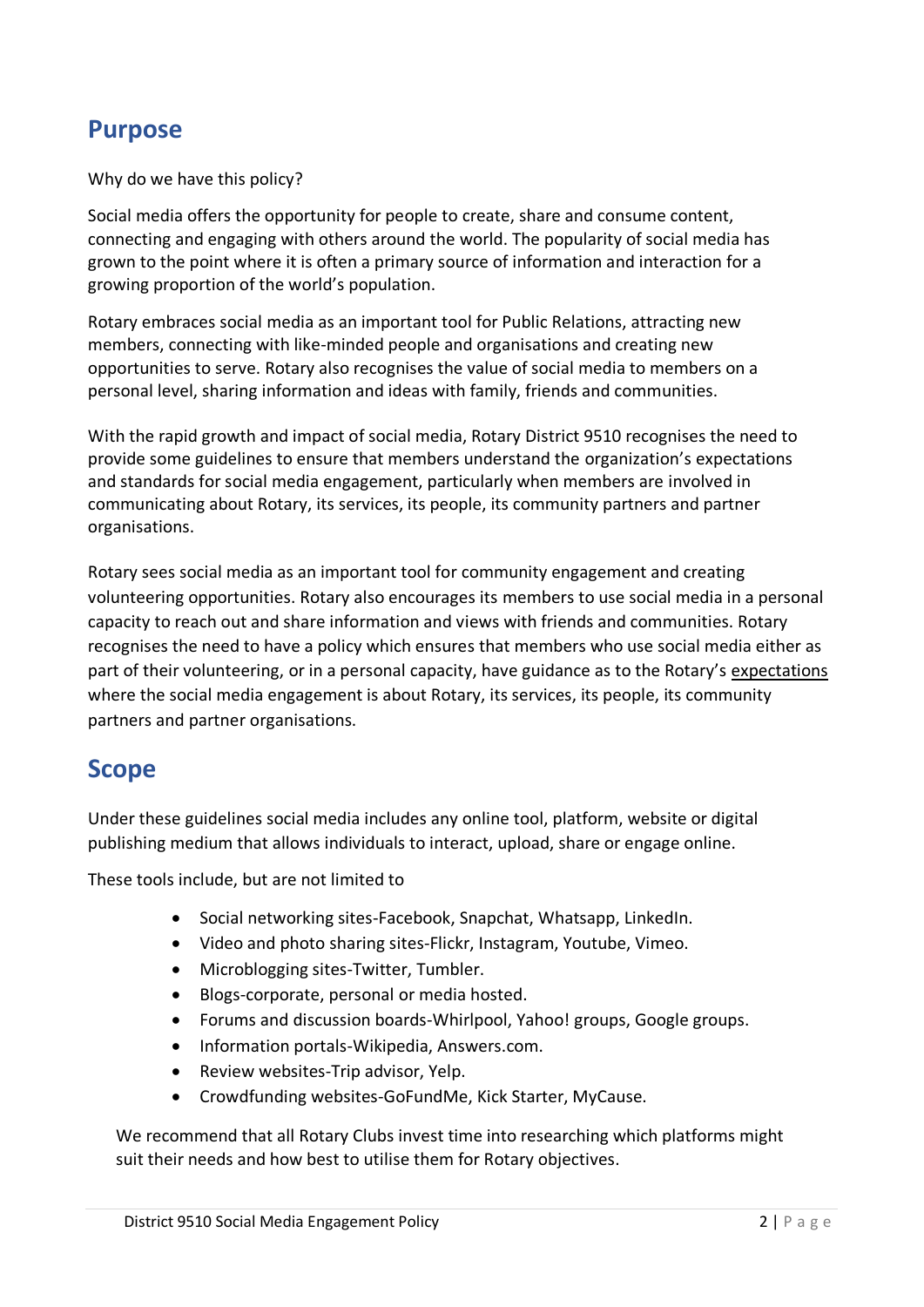# **Application**

D9510 Rotary's Social Media Engagement Guidelines are intended for all D9510 Rotary Clubs and members of those clubs. Clubs are encouraged to apply these guidelines and ensure they are circulated and understood by all members. It is expected that Clubs may wish to develop these guidelines further, as may be deemed relevant to specific club activities, or to address any concerns raised by members—please circulate your Club Guidelines/Statement/Policy to all members.

The golden rule of social media is to maintain the same core principles and values as you would do in any off-line social interaction. As Rotarians, we already hold ourselves accountable to a high standard of conduct and we must be mindful of this, even in new and unfamiliar forums. If you become aware of any Social media interaction that is detrimental to Rotary, whether on your Club social media sites or otherwise—DO NOT engage in response—make your Club President aware of the incident who may seek District guidance to develop a Plan to address the matter accordingly.

This policy applies to District, Clubs and Club members in promoting or sharing information about Rotary and its programs and when commenting on or about Rotary, its members and partners.

If you are representing Rotary in social media, or if you are discussing Rotary or Rotary business related issues in your personal use of social media platforms, you are required to adhere to this Policy.

This policy does not apply to members' personal use of social media platforms where the member makes no reference to Rotary related issues. It only applies to occasions where the member makes reference to Rotary or includes images relating to Rotary.

# **Policy Contents**

#### **1. [General guidelines](https://rosnf.org/training/snetiquette/#general)**

- 1. [Be respectful](https://rosnf.org/training/snetiquette/#respectful)
- 2. [Keep on topic](https://rosnf.org/training/snetiquette/#topic)
- 3. [Don't spam](https://rosnf.org/training/snetiquette/#spam)
- 4. [Observe copyright and common courtesy](https://rosnf.org/training/snetiquette/#copyright)
- 5. [Be accurate and correct mistakes](https://rosnf.org/training/snetiquette/#accurate)

#### **2. [Guidelines for posting as an individual](https://rosnf.org/training/snetiquette/#individual)**

- 1. [Adjust your privacy settings](https://rosnf.org/training/snetiquette/#settings)
- 2. [Don't share anything that you don't want or wouldn't post in the public arena](https://rosnf.org/training/snetiquette/#public)
- 3. [Don't spam](https://rosnf.org/training/snetiquette/#spam2)
- 4. [Be aware of liability](https://rosnf.org/training/snetiquette/#liability)
- 5. [Protect your identity](https://rosnf.org/training/snetiquette/#identity)

#### **3. [Guidelines for club and district presences](https://rosnf.org/training/snetiquette/#clubs)**

1. [Ensure that you have authority to post officially](https://rosnf.org/training/snetiquette/#authority)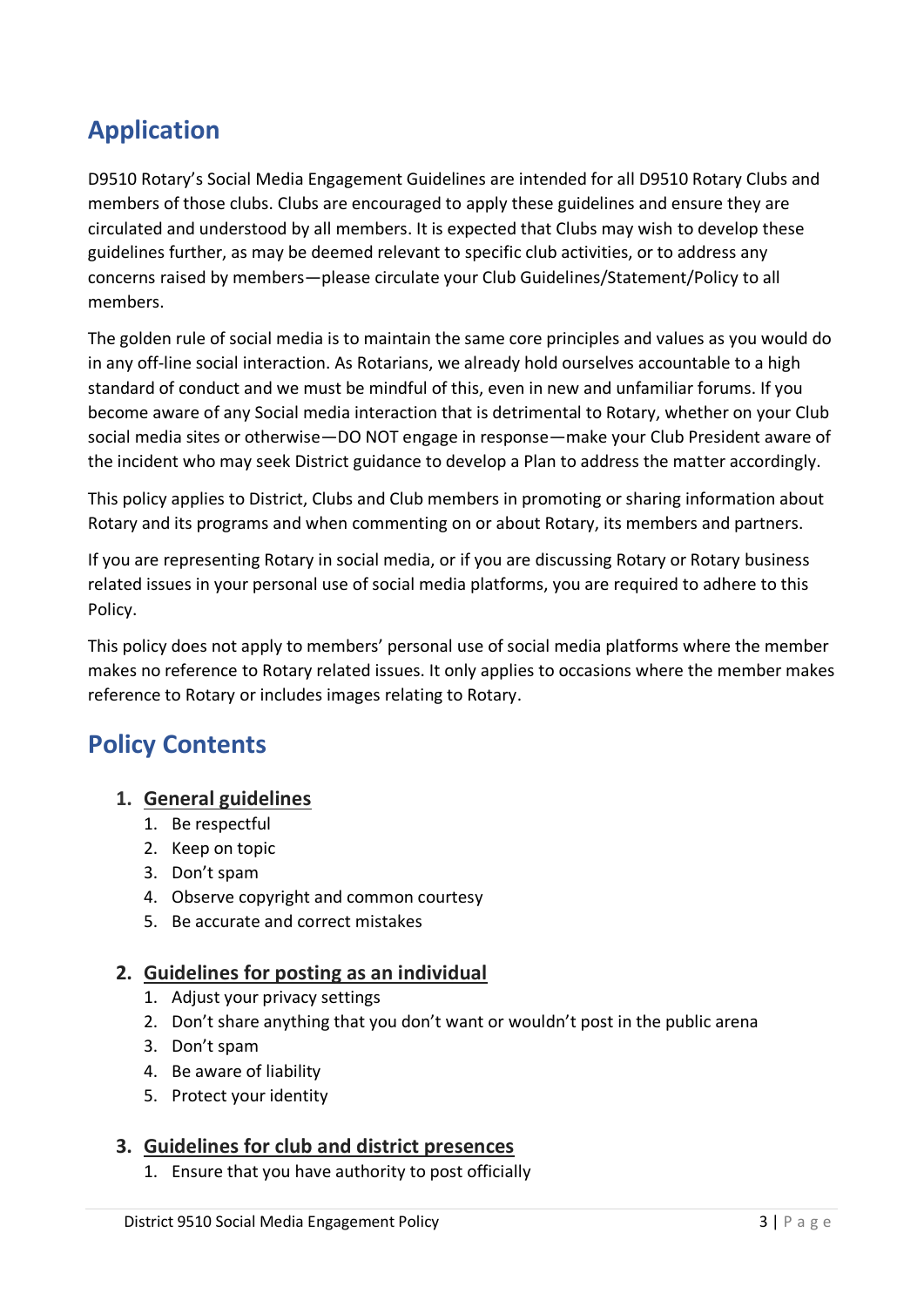- 2. [Use the appropriate tools for the job](https://rosnf.org/training/snetiquette/#tools)
- 3. [Foster a positive, transparent arena for conversations](https://rosnf.org/training/snetiquette/#positive)
- 4. [Be aware of implications of "Liking" and "Following"](https://rosnf.org/training/snetiquette/#implications)
- 5. [Observe Rotary's Policies](https://rosnf.org/training/snetiquette/#policies)
- 6. Observe Rotary Branding Guidelines
- 7. [Observe The](https://rosnf.org/training/snetiquette/#policies) Law
- 8. Application of 4 Way Test
- 9. Summary

# **1. General Guidelines**

#### **1.1 Be respectful**

Your behaviour will affect how people perceive you as well as Rotary / Rotaract in general. Please be courteous and respect others and their opinions, even if you disagree with them.

It is okay to disagree with other posters and have vigorous debates without insulting anyone. State your opinions and build your case without deriding those with different views. Let your facts stand for themselves. You are more likely to achieve your preferred outcome or sway others to your point of view if you are constructive and respectful while disagreeing with a person or concept or discussing a negative experience. If someone makes negative comments about something you hold dear or you personally, resist the urge to be negative in return. Always apply the Four Way Test, and if in doubt, don't post.

Avoid discussing divisive topics such as religion and politics in Rotary-related social media groups, pages or accounts.

#### **1.2 Keep on topic**

Keep to one topic per post, to make it easier for people to follow threads they are interested in. Keep comments on topic. If you want to branch off into another topic, create a separate thread or post specifically for that topic.

If you are jumping into a topic that has numerous replies, it is courteous to read all the replies prior to chiming in so that you don't repeat a question or comment that has already been added or dealt with. If you don't want to take the time to read all the replies, don't get involved with that thread.

Make sure that when you do participate in discussions that you contribute valuable insights; don't hijack the discussion purely for self-promotional purposes.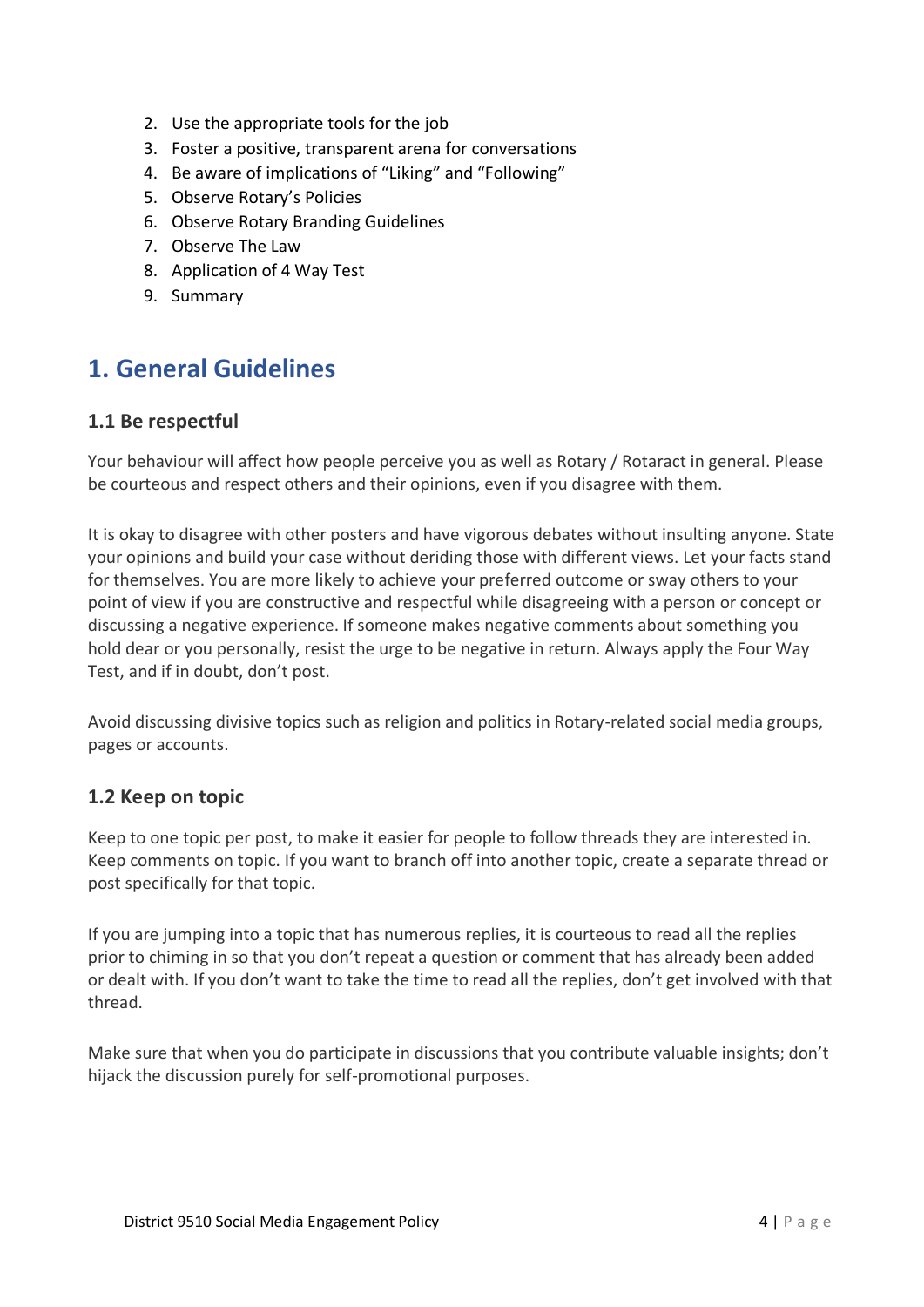#### **1.3 Don't spam**

If you have a particular cause, event, or other piece of information that you would like to disseminate widely, avoid the temptation to post it to as many pages, groups, profiles or accounts as possible: this is spam! If a news feed is filled with posts from one source, people will tune you out – at the very least they will hide news from you in their feed, or more likely they will unlike or unfriend you completely. You may also be flagged as a spammer by the social media site and prevented from being able to post if you post the same content in multiple places in a short space of time.

If there is a particular event or cause that you would like to spread, post it to your own club presence(s), pinning it to the top of your page in Facebook or making it a "Managers Choice" in a LinkedIn group, and share it from there to select other pages or profiles on a delayed basis – wait several hours between each share. When you do share, add a personal note as to why it is of interest or relevant to that particular audience and invite them to Like your page or join your group for more updates.

#### **1.4 Observe copyright and common courtesy**

If something is posted publicly, then it is generally fine to share or repost that content, provided that the original source is attributed. This is easily done by:

- "Sharing" a post, as the original source is included in the shared post,
- "Linking" to the original external source,
- "Retweeting" if sharing something posted in Twitter.

Do not download an image or video and post it as if it was your own contribution. You should only share content that you have created or that you have permission to post.

If someone posts something to a non-public audience on their own profile that you would like to share, please seek their permission before sharing it to a wider audience.

Where possible, seek the permission of any people pictured in a photo prior to posting, particularly if it is going in a public forum. Some people may be concerned about their privacy; this is especially important if any children appear in a picture. Also consider whether an image is flattering; be very discriminate with any photos that you upload, even to "private" audiences.

#### **1.5 Be accurate and correct mistakes**

Make sure that you have your facts right before you post. Take time to verify information, either by discussing the matter with someone authoritative or by a quick google search to check if something is a known hoax. It is better to delay posting something to check with a source first than to post a correction or retraction later. Cite and link to sources wherever possible.

If you do post something that contains an error, be quick to correct it and be upfront about what correction has been made.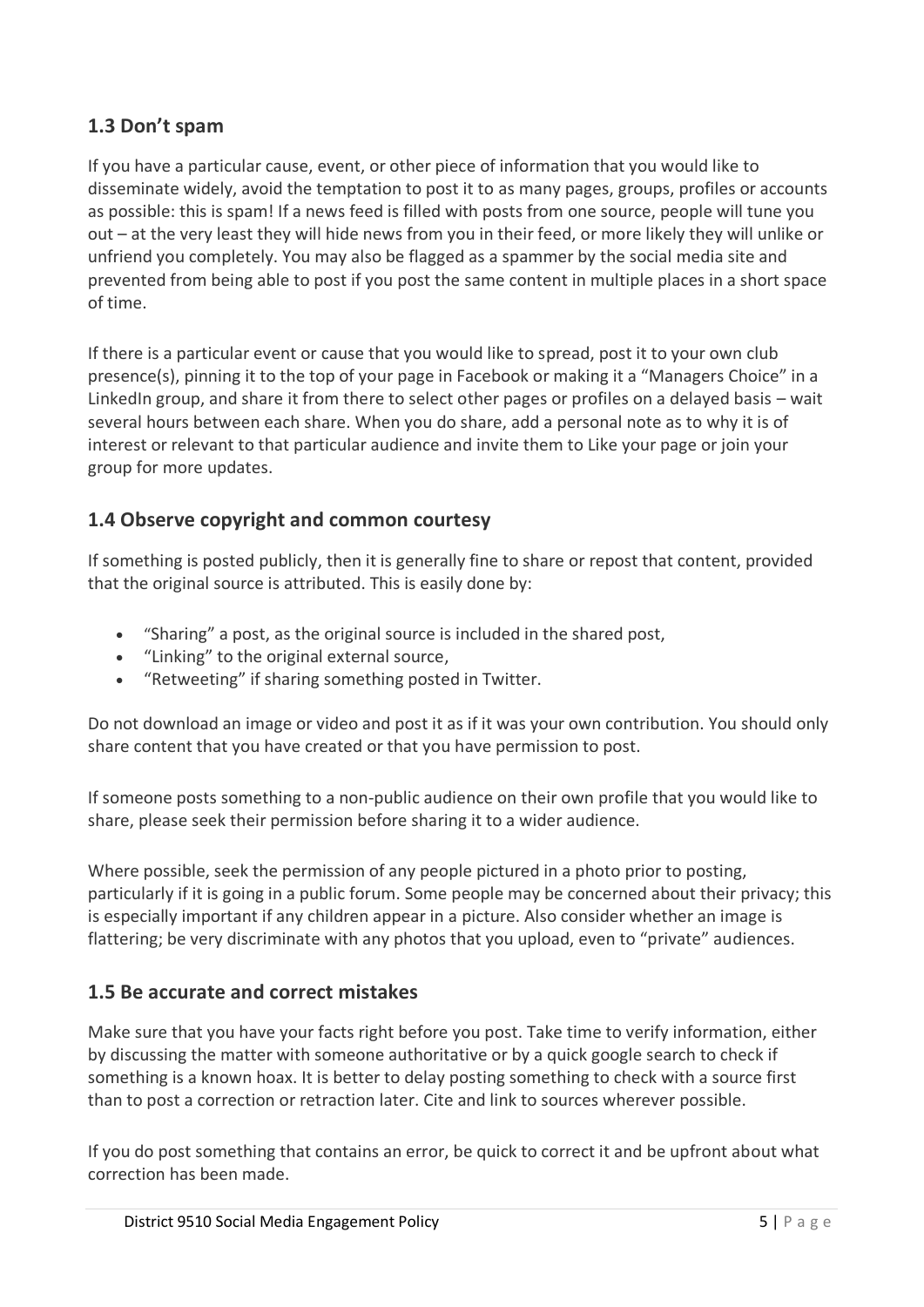# **2. Guidelines for posting as an individual**

#### **2.1 Adjust your privacy settings**

Check your general privacy settings at least every 3 months, to ensure that both your privacy and the privacy of "friends" is adequately protected. Also ensure that your privacy settings for each post and album have been adjusted appropriately.

Be aware that you can limit access to information to a fair degree, but you have no control over what someone else may share. The safest way to protect information is not to enter it in the first place.

#### **2.2 Don't share anything that you don't want or wouldn't post in the public arena**

Anything that you share digitally – and that includes email – can be distributed quickly and easily on the internet. Even if you share a comment, picture or video in a site that you believe is private, anyone with access to it can take it and share it beyond its intended audience. Others may also print or take screen shots of content that can be held up as proof long after the original post has been removed.

Any content that is posted in a public forum, including open groups and pages, can and will be indexed by search engines, and even if the original content is deleted, it can still be retrieved from Google's cache.

Consider whether certain sensitive personal information is safe to share in a public forum. Also consider how any negative comments can reflect on you if they were to become widely seen. If you feel angry or passionate about a subject, it is wise to delay posting until you are calm, clear headed and not emotionally attached.

#### **2.3 Don't spam**

This one is so important that it rates a mention twice!

Spam is more than unsolicited emails trying to encourage you to buy certain products. Spam is seen as any unwanted information, either the same message (or type of message) posted repeatedly, or a completely off topic post that has no relevance to that page or group.

Spam can include:

- inspirational messages or pictures these are fine on your own profile, but are not necessarily appropriate in a Rotary forum
- promotion of non-Rotary causes or your business in a Rotary forum, unless it specifically allows business networking
- solicitation for funds for any project, even a Rotary or Rotaract club project (though sharing details of how to provide funds to a disaster relief effort is usually permissible if there has been discussion about that particular disaster and how clubs / individuals can help).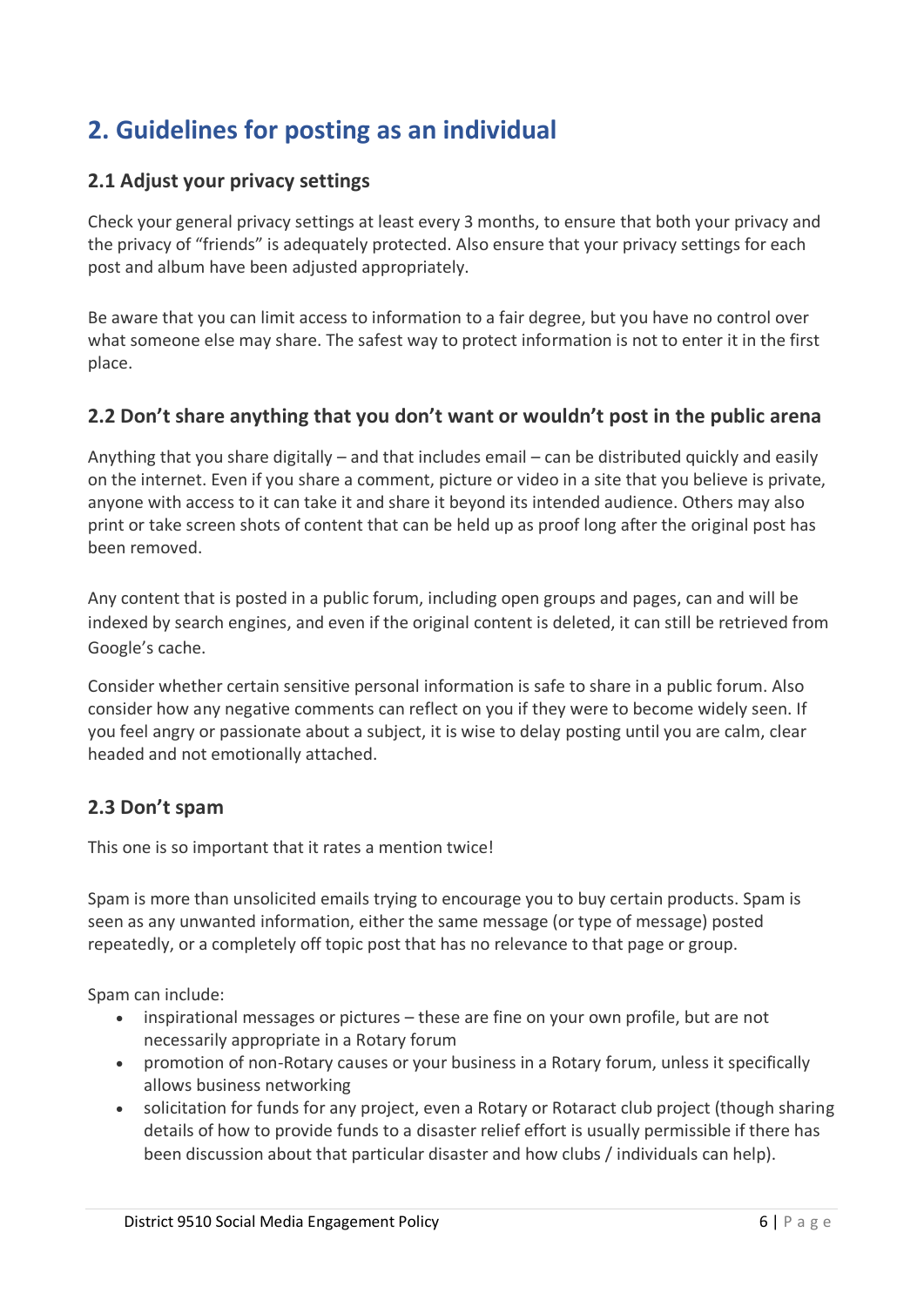#### **2.4 Be aware of liability**

You are responsible for what you post, regardless of where it is posted. Individual bloggers have been held liable for commentary deemed to infringe copyright, be defamatory or obscene.

#### **2.5 Protect your identity**

While you should be authentic and honest about yourself, don't provide personal information that thieves or scam artists could use. How much information do you want strangers to know about you? What could they do with that information? It is a good idea not to disclose your full home address and private phone numbers, and do not publicly "check into" locations or discuss travel plans.

# **3. Guidelines for Club & District presences**

#### **3.1 Ensure you have authority to post officially**

When you interact on social media sites, including your own club or district pages, please use your own profile and represent yourself unless you are an officer of your club or district who is authorized to speak publicly and officially for your club or district.

Do not create a social media account for your club or district without gaining the authority of the necessary board to do so. It is highly advisable for clubs and districts to develop a social media strategy, so that everyone is clear as to which networks will be adopted, what the purpose of each presence is including who the target audiences are in each case, and who is responsible for those accounts.

Clubs and individuals should never represent "Rotary International".

#### **3.2 Use the appropriate tools for the job**

Social networks such as Facebook, Twitter and Google+ have different offerings for organisations than they do for people. These offerings provide fields specifically relevant to organisations rather than individual people and allow multiple administrators to manage the page without setting up a separate account for the club.

Make sure you set up the correct type of presence for your club and observe the terms of service for each site:

- For **Facebook**, your club's official public presence should be a **Page**, not a profile. Groups are designed for small, specific audiences, and can be beneficial in conjunction with a Page, but do not replace the need for an official page.
- For **Google+**, your club's official public presence should be a **Page**, not a profile. At this stage, there is no group equivalent inside Google+.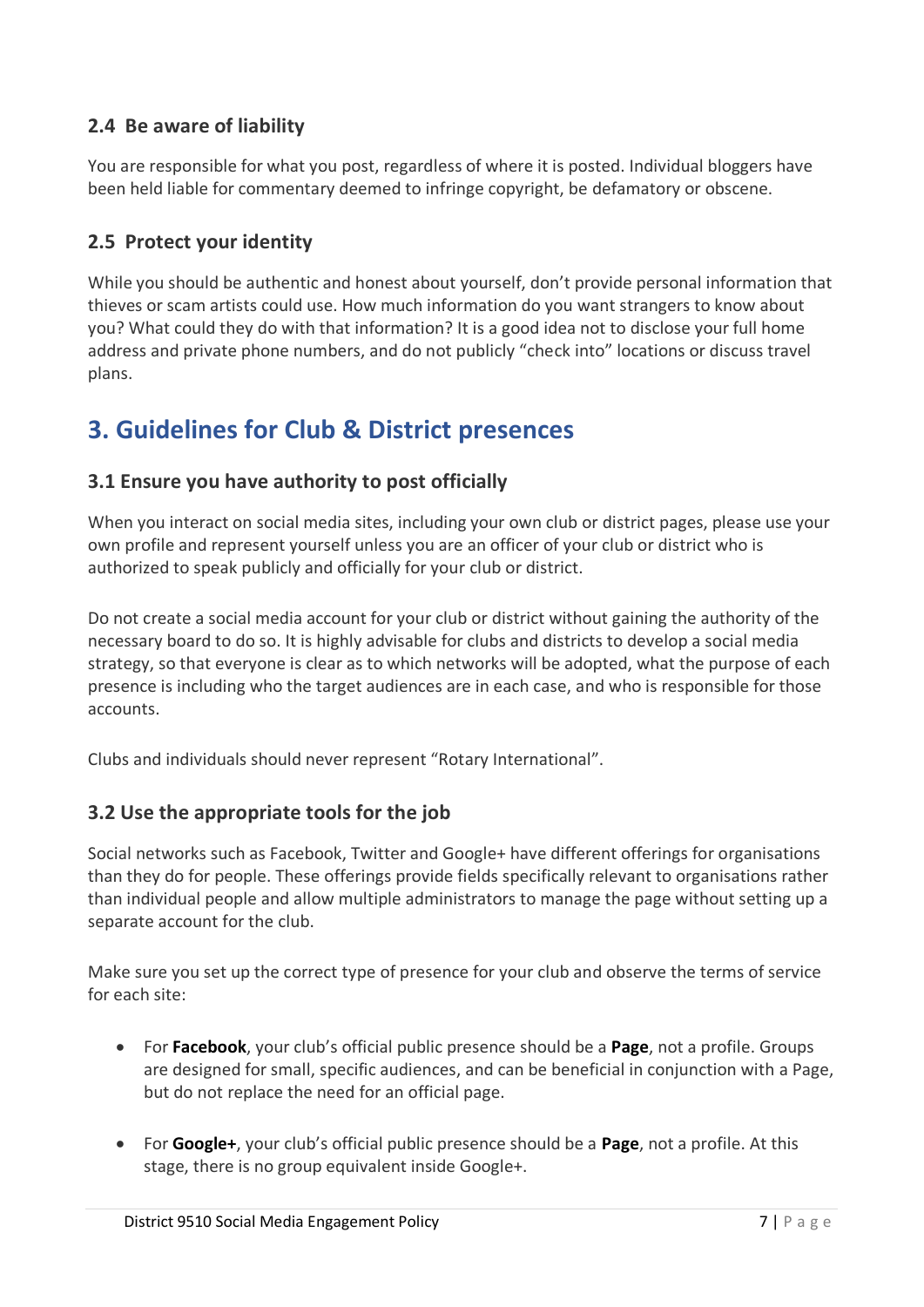• For **LinkedIn**, it is possible to create a Company profile, but this is not equivalent to a Page in Facebook or Google+ and should not be used for a club profile.

#### **3.3 Foster a positive, transparent arena for conversations**

Social media is not about blasting your content out to the masses; it is about fostering relationships and engaging people in meaningful conversations.

To that end, set up your club or district Facebook page so that anyone can post comments to it and ensure that you monitor and respond to comments in a timely manner, as it builds credibility and community. Where appropriate, be open about who the admins are and who they are interacting with. Deal with any criticisms directly on the page rather than referring people to an email address unless it is a particularly sensitive issue that does need to be dealt with privately.

Your club or district should create, publish and adhere to posting guidelines. If a user flouts the posting guidelines, ensure that they are dealt with in the appropriate manner. Letting a user regularly conduct themselves in a manner that contravenes the posting guidelines will drive away the users that do conduct themselves appropriately. All administrators must understand and agree with the guidelines before taking on an administration role.

Please plan the transferring of these important Administration access roles on Facebook when positions change yearly within clubs? This could ensure there isn't any situations where old Facebook pages appear for clubs because they don't have administrative access to close it down etc and/or restriction to club for posting.

#### **3.4 Be aware of implications of "Liking" and "Following"**

If a club or district "Likes" or "Follows" another page or account, it implicitly endorses that other entity or cause.

Since Rotary is **non-political** and **non-religious**, it is generally not appropriate for a club to Like or Follow blatantly religious or political accounts. Such personal endorsements should be left to an individual's account.

#### **3.5 Observe Rotary's Policies**

Rotary International policies apply to social media too, including

#### **RI's Circularization Policy:** (from the [RI Code of Policies\)](http://www.rotary.org/RIdocuments/en_pdf/code_ri_current.pdf)

#### *11.030.1. Rotary Clubs – Approval to Solicit Cooperation, Financial Aid, or Participation in Commercial Ventures, including Telemarketing*

*A club desiring to request the cooperation of other clubs or members of other clubs, in connection with any matter whatsoever, by any means, including telemarketing, shall first submit its purpose and plans to the governor or governors of the involved area and secure his, her or their approval. This is applicable only in cases where a club desires to request the cooperation of more than one Rotary club or members of more than one club.*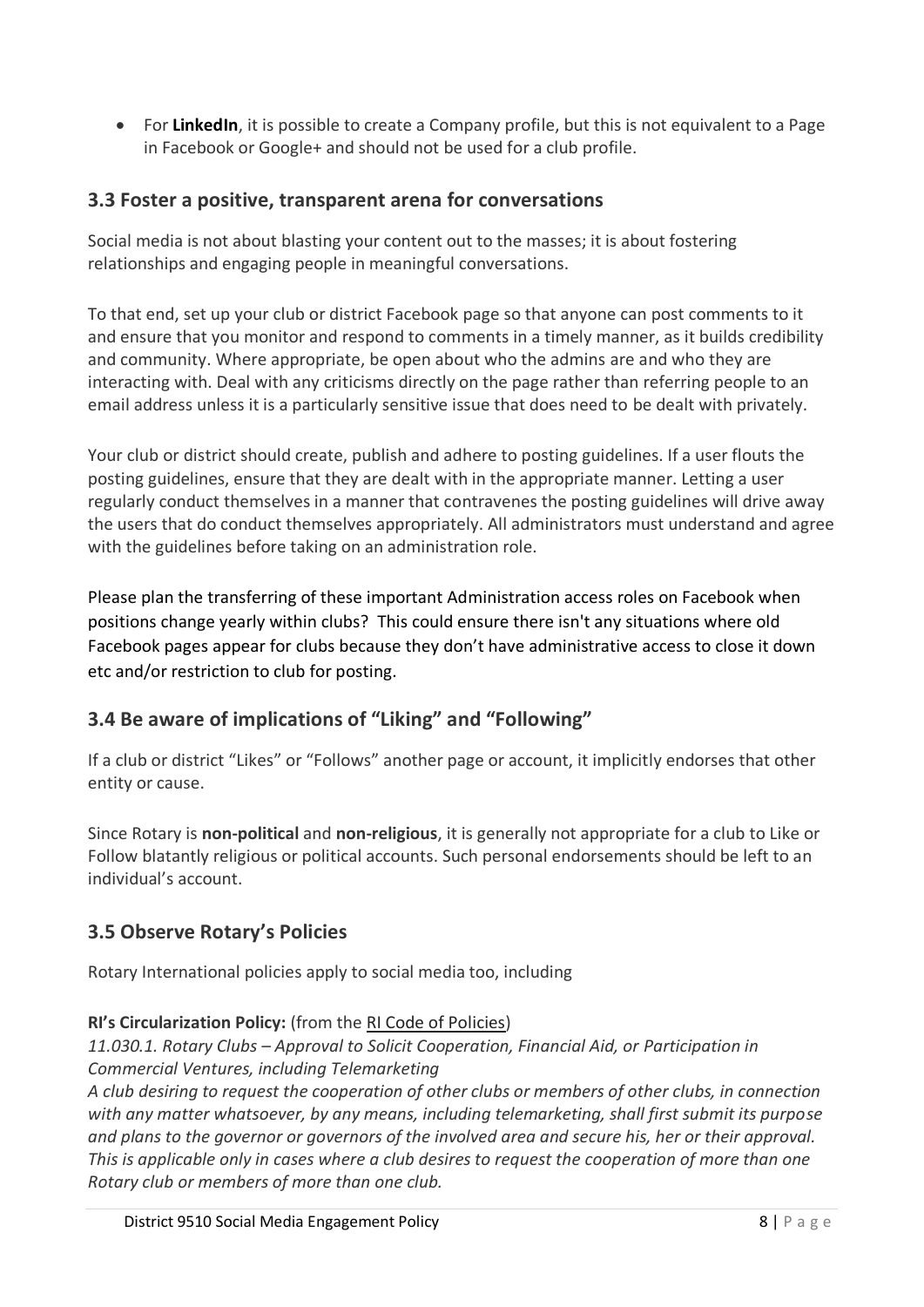#### **3.6 Observe Rotary's Branding Guidelines**

In 2013, a new logo and brand image pack was developed, this was to ensure every club, in every district across the world could have the same high standard of brand recognition.

Having a consistent brand image is important to all organisations, Rotary is no exception.

A lot of old-style graphics being used in various publications, including newsletters, brochures, flyers, and hardware items, such as banners. Could all clubs please check all of their club's portfolio and make the correct changes.

When posting anything on social media, or submitting items to the District newsletter, please make sure they are updated with the correct branding. If you're still in doubt, download Rotary's official Voice and Visual Identity Guidelines:

<https://brandcenter.rotary.org/Asset/DownloadMaster/118>

#### **3.7 Observe the Law**

Over and above these guidelines there are National and State laws and regulations that apply to online activity. These include, but are not limited to:

*Commonwealth of Australia*

- Broadcasting Services Act 1992
- Copyright Act 1968
- Crimes Act 1914
- Privacy Act 1988
- Spam Act 2003

It is advisable to keep in mind that our online activities must remain above the law and to do your own research or consult a legal professional if you are in any doubt.

#### **3.8 Application of the 4 Way Test**

It is instructive to keep the 4 Way Test in mind when engaging in any social media or other online activity. The values inherent within this simple moral code, created by Rotarian Herbert J Taylor, in an era well before the advent of computers, stand the test of time. Below are some simple examples of how the 4 Way Test might apply.